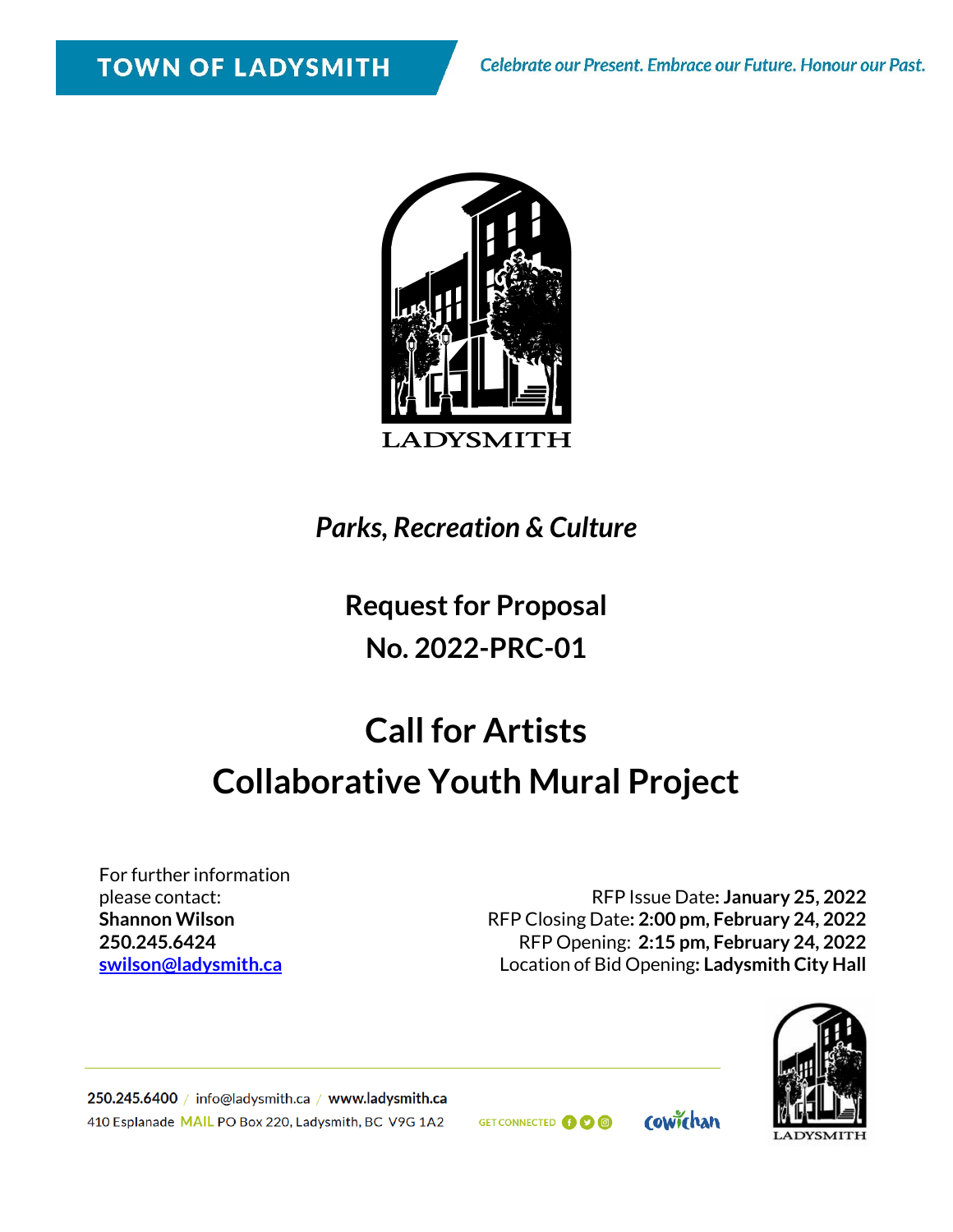#### **1. Introduction**

Artists are invited to submit proposed interest for a collaborative youth mural project located at Frank Jameson Community Centre in Ladysmith, BC.

The Town is seeking proposals for a qualified professional artist to lead a collaborative mural project with local youth in Ladysmith and Stz'uminus that in addition to creating "connection", will enhance the aesthetics of the existing wall on the street front at Frank Jameson Community Centre, located at 810 - 6<sup>th</sup> Avenue in Ladysmith, BC.

Mural projects attract young people of all ages. This is a youth engagement project creating community through the arts connecting youth to their peers, local artists and community members and giving them a voice that enriches their quality of life.

Something magical happens when you give young people a chance to create public artwork: they find a positive way to express themselves, they feel more connected to their communities and their peers, and they gain real-world skills.

Murals are colorful, dramatic and attention-grabbing. Collaborative mural projects encourage group bonding, foster community identity and help create a sense of community purpose and pride. Murals have the potential to make powerful statements that express the values of a community, involve a diverse group of participants, and enhance a public space.

Project completion and official unveiling is June 2022.

#### **2. Required Project Deliverables**

#### **GENERAL INFORMATION**

#### **The Opportunity**

The concrete wall at the front of Frank Jameson Community Centre is a blank canvas for a 'welcome beacon' for the community.

If you are an experienced artist who enjoys building connections and capacity with youth, we are looking to hear from you!

The creation of this mural brings a professional artist and local youth together to transform the place where we live, work, learn and play, into welcoming and environment that invites interaction and appreciation of art and culture.

This is a youth engagement project to bring youth together, build capacity and enhance the aesthetics of the existing wall on the street front at Frank Jameson Community Centre, located at  $810 - 6$ <sup>th</sup> Avenue in Ladysmith, BC.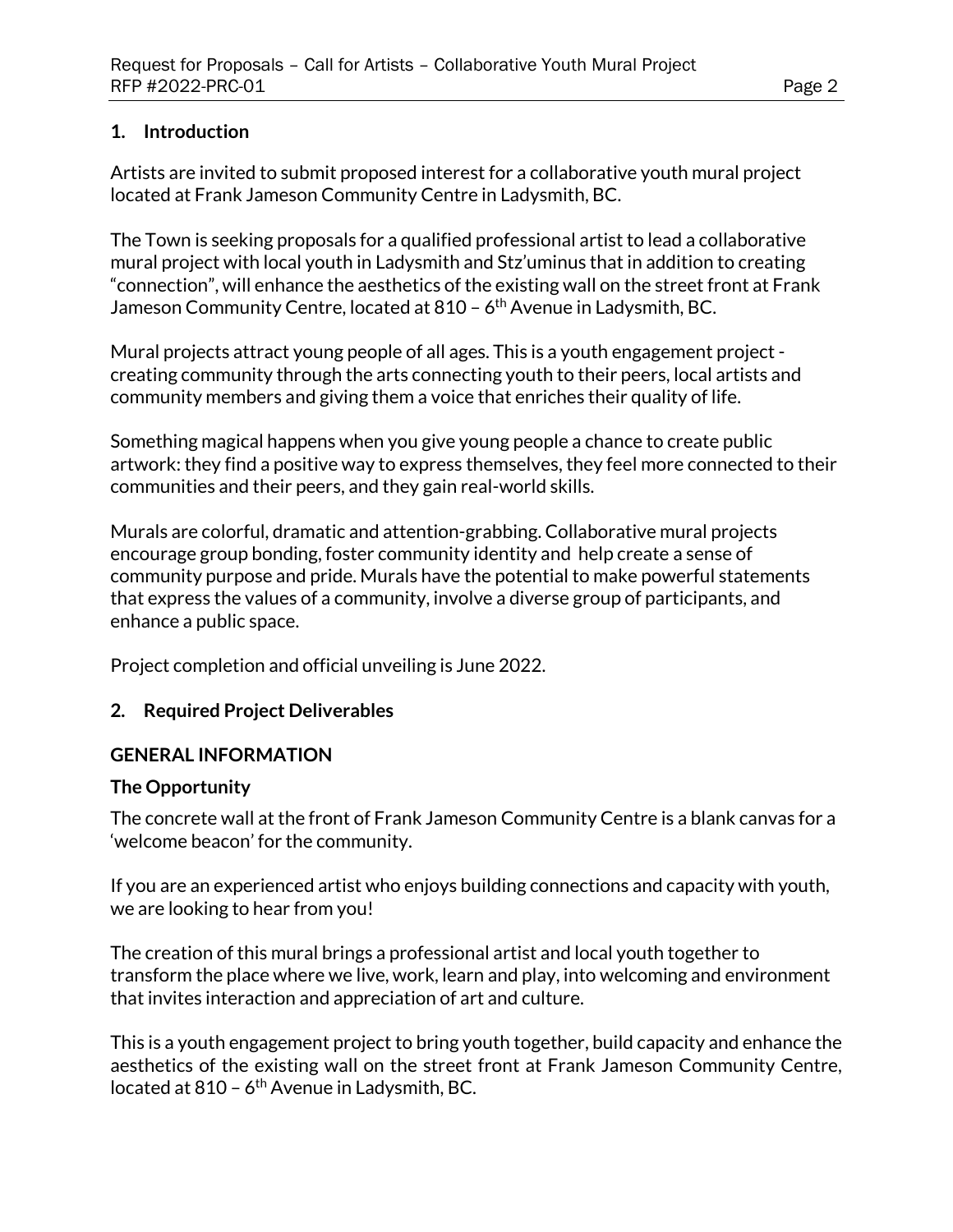#### **The Theme**

The theme of the mural is *Connection*.

The proposed artwork should demonstrate imagination, originality, excellence and artistic merit, consider the site's location, context and audience, be safe for long-term exhibition in high traffic outdoor public space, be vandal resistant and resistant to year-round weather conditions, including proximity to exposure to a marine environment.

## **Project Goals**

Through a collaborative engagement process with youth in Ladysmith and Stz'uminus, the Artist will create an opportunity to connect local youth while animating the space and enhancing the aesthetics of the existing wall.

### **The Lands**

The 250 ft pitted concrete wall is located at 810 –  $6<sup>th</sup>$  Ave in Ladysmith, BC. This space is Ladysmith's hub of activity at the entrance of Frank Jameson Community Centre. The Town of Ladysmith is looking to animate the space at the entrance through art, welcoming and inviting patrons to the space.

This mural project will focus on the wall as pictured. Approximate dimensions of the wall are 190' x 5' (front) and 60' x 4' (side by lower parking lot).We look forward to seeing your vision for how we can complete the project.

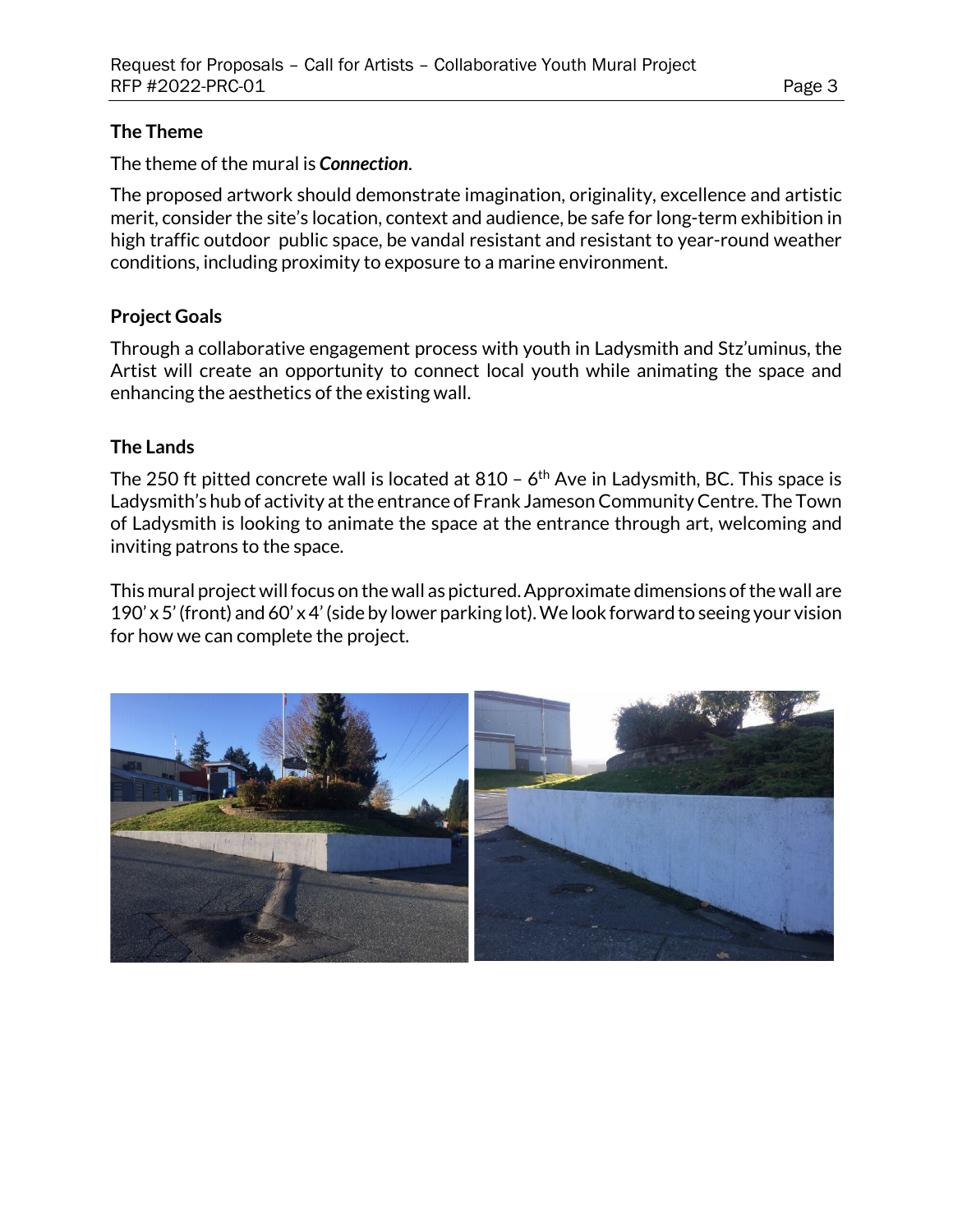

#### **Scope of Work**

The location for the public art will be outside directly on the concrete, 190' x 5' (front) 60' x 4' (side by program room) horizontal wall.

The artwork should:

- Enhance the look of the existing wall with a distinctive aesthetic experience and be compatible with the surrounding park environment.
- Be an original art piece appropriate for outdoor installation able to withstand severe weather, vandalism, graffiti, and maintenance.
- Consider site limitations due to wall configuration.

#### **Why Public Art**

In January 2020, the Town adopted the Public Art Policy.

Public art reflects the identity of our Town, gives voice to community and builds relationships between diverse groups. Public art gives meaning to place by interpreting the natural, social, cultural and built environment.

Public art is a highly visible, accessible, and engaging way of telling stories on a community-wide scale. Through mixed media artistic platforms, public art can make us stop, re-examine, and spark conversation about the ideas that art brings to our lives and communities.

To learn more, visit: <https://www.ladysmith.ca/parks-recreation-culture/culture/public-art>

#### **Key Dates and Timeframes**

The Town is commencing with an RFP process to select a professional artist for the Project. This is a collaborative project that will require engagement with local youth from Ladysmith and Stz'uminus, and the Town is seeking the lead Artist as soon as possible.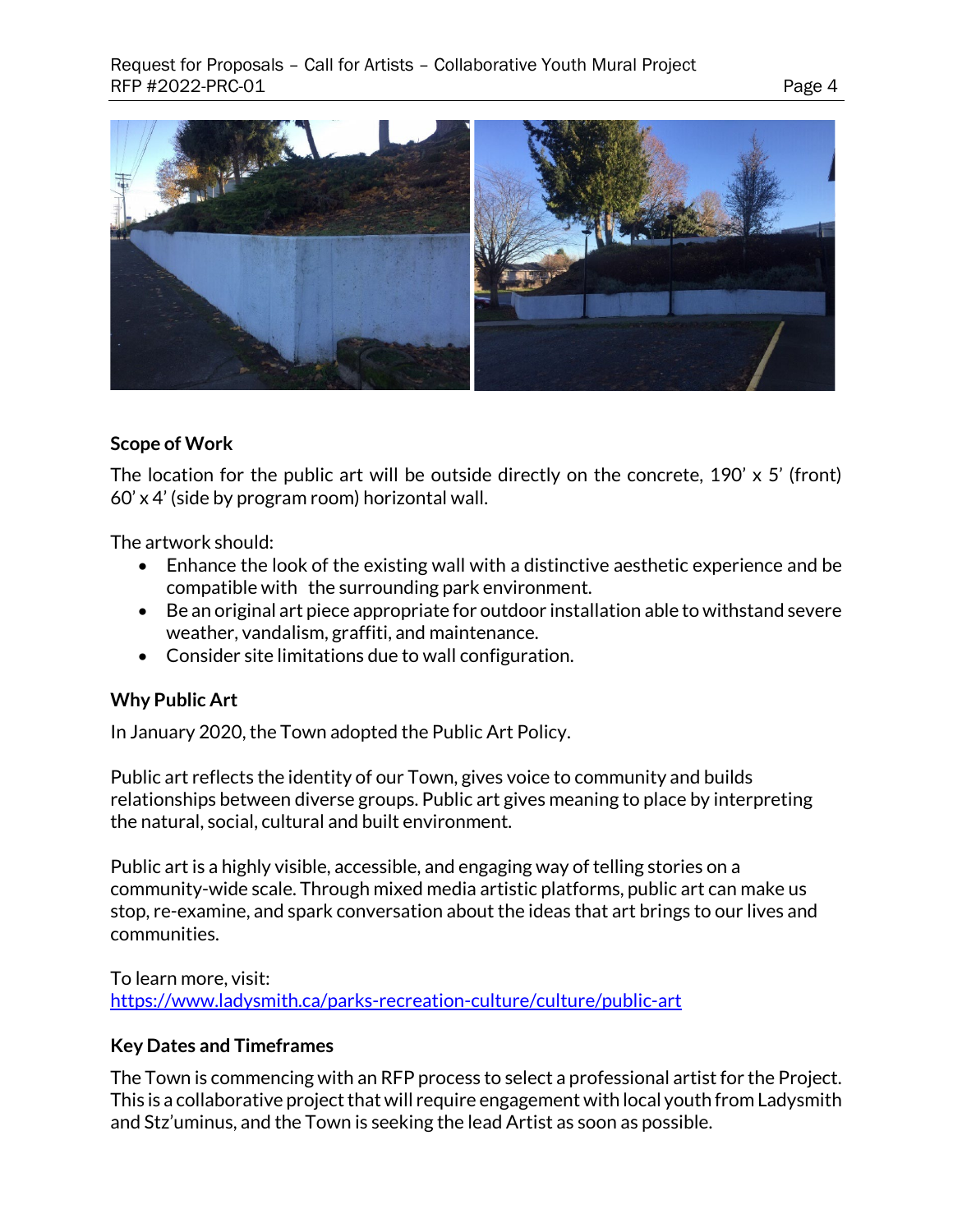Selection of Artist – February/March 2022 Youth Engagement commencing March 2022. Design of Artwork in consultation with youth by April/May, 2022 Project completion and official unveiling is June 2022.

#### **GENERAL REQUIREMENTS**

The Selected Artist(s) will be required to:

- Have ongoing communication and collaboration with Town's representative(s) regarding Artwork development and installation;
- Youth Engagement commencing March 2022
- Design of Artwork in consultation with youth April/May, 2022;
- Deliver in-person creation of Artwork by June 30, 2022;
- Be responsible for the installation;
- Provide a narrative description of the work;
- Provide written instruction for appropriate maintenance and preservation of the work; and
- The selected artist(s) will be required to sign an Artist Agreement, which states the artist(s) fully understand and accept the terms and conditions of this Call to Artists RFP #2022-PRC-01.

#### **3. Response Content**

Please submit the following items. Incomplete packages may not be considered.

- a) A letter of interest, no more than one page in length that:
	- Explains the artist's particular interest in the project;
	- Outlines applicable experience that has prepared the artist for this project;
	- Indicates availability to work within the established time line; and
	- Indicates what relevant experience the artist has with collaborative works and team participation.
- b) A current Curriculum Vitae.
- c) Images of the Artist's work or other visual materials that show the quality of the Artist's work. Images must be numbered, the orientation of the image must be indicated and the artist's name included. Videos will only be accepted digitally. Submission files **must be 5 MB or smaller**. Please note that file share platforms will not be permitted.
- d) A numbered image list including the artist's Last Name, First Name and Title of Work, dimensions and medium. Maximum 3 images.
- e) A proposed detailed budget for project completion and an estimated annual budget for maintenance costs.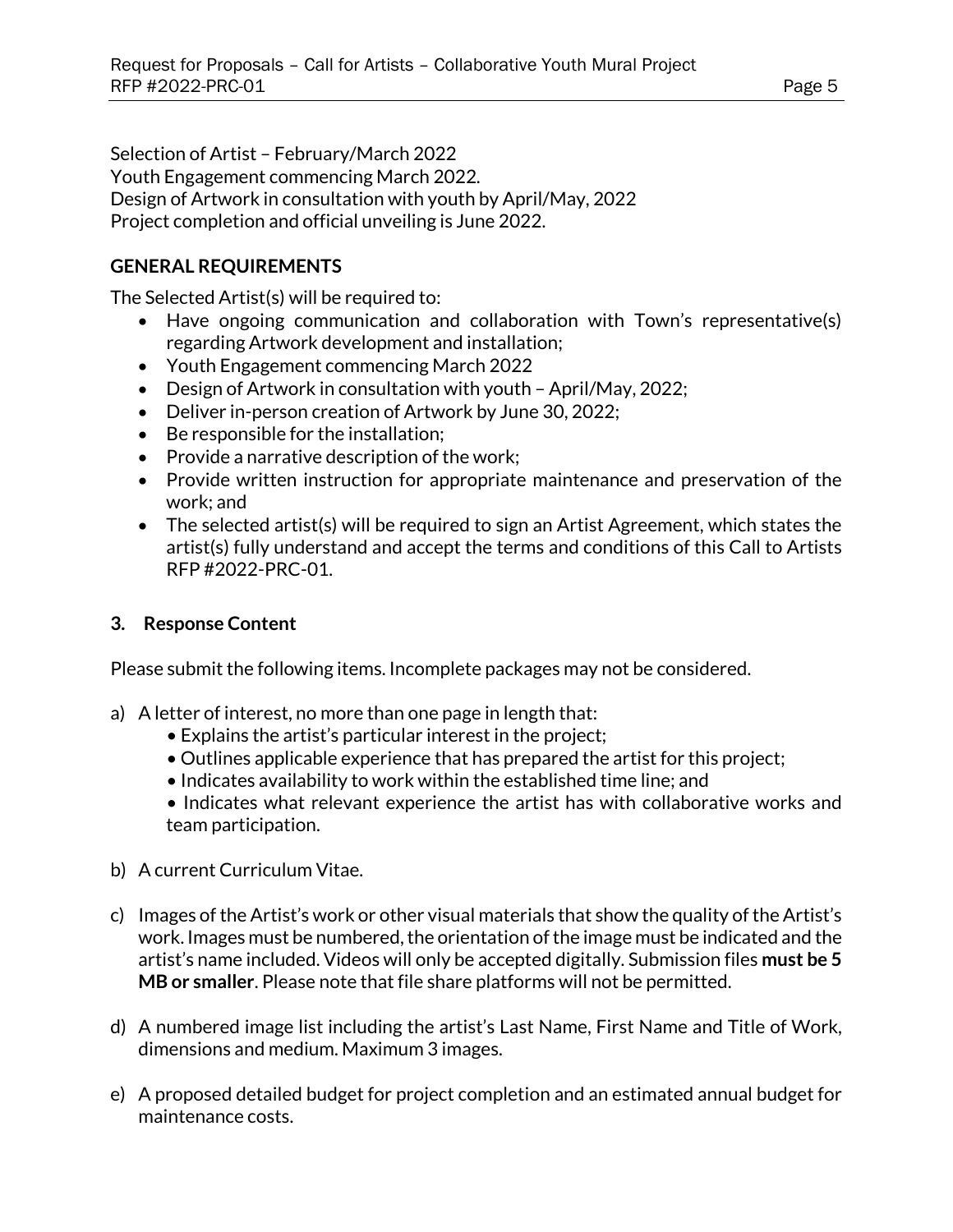f) References: list complete addresses, telephone numbers, and e-mail addresses of at least two art professionals and one artist and, if applicable, one design professional such as an architect, landscape architect, engineer, etc. Emerging artists including digital images of student work must include the name of the instructor/professor overseeing the project.

As part of the submission review process, proponents may be required to present their proposal and approach to the Town staff. Proposals will be reviewed and evaluated by a committee comprised of Town staff and Public Art Task Group members. During the evaluation process any or all of the proponents may be asked for clarification by telephone or email.

#### **4. Enquiries**

All enquiries related to this "Request for Proposal" are to be directed to:

Shannon Wilson Recreation & Culture Coordinator [swilson@ladysmith.ca](mailto:swilson@ladysmith.ca) Phone: 250.245.6424

#### **5. RFP Addenda**

It is the responsibility of the proponents to check periodically for any addenda that may be issued by the Town of Ladysmith. Addenda will be posted on the Town of Ladysmith website (www.ladysmith.ca/city-hall/bid-opportunities) and on BC Bid.

#### **6. Proposal Submission**

Proponents are requested to submit their proposals via email **no later than 2:00pm on February 24, 2022** to the attention of:

**Donna Smith, Manager of Corporate Services** Town of Ladysmith 410 Esplanade - P.O. Box 220 Ladysmith, BC V9G 1A2 Email: [bid@ladysmith.ca](mailto:bid@ladysmith.ca)

**Proposals must be submitted by email and files must be 5 MB or smaller**. The Town is not responsible for the timely receipt or adequacy of any electronic transmissions, and late receipt of Proposals via email or facsimile will be cause for rejection of a Proposal.

Please note that electronic file transfer sites will not be permitted to submit files.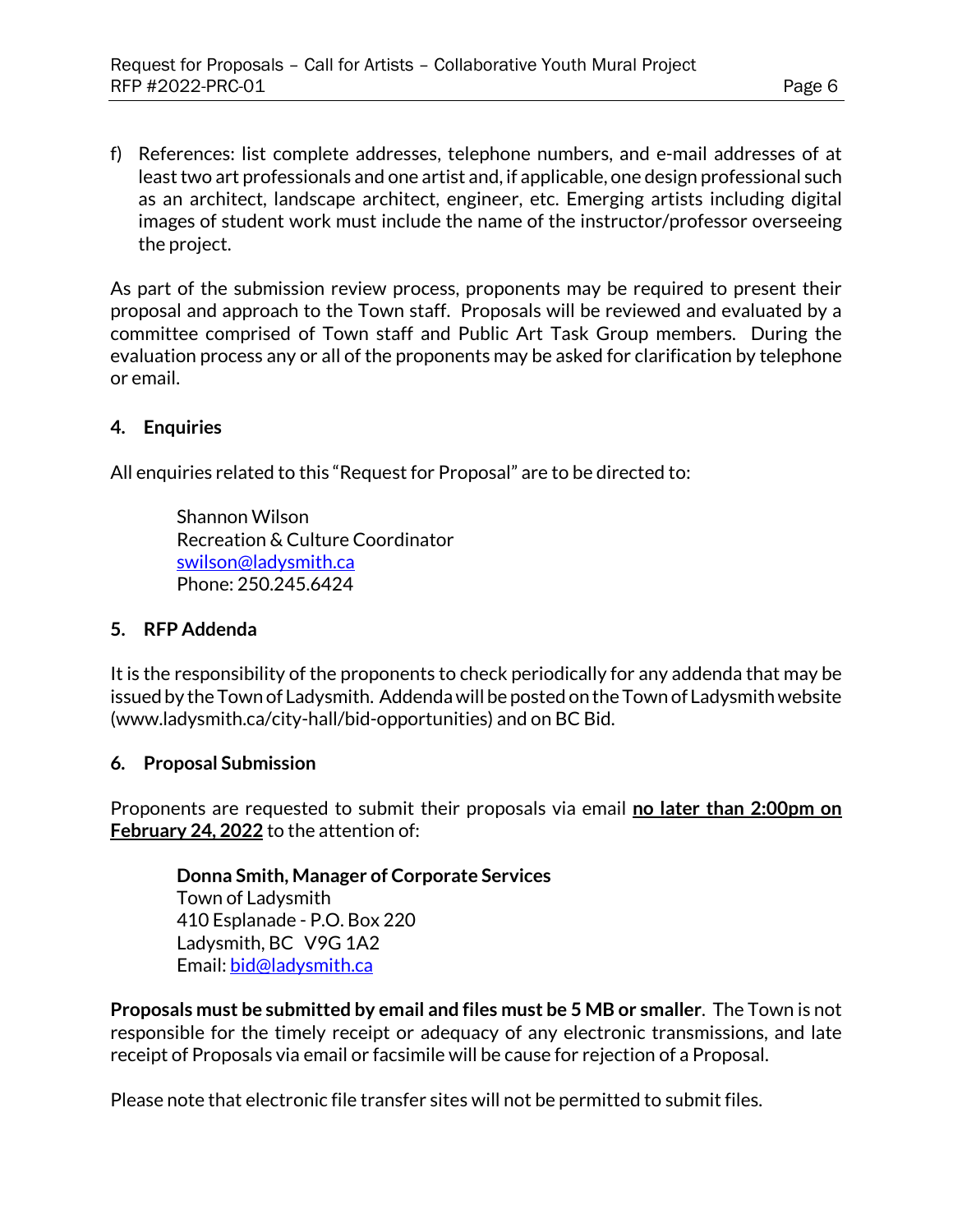All submissions must be clearly marked "Request for Proposals No. 2022-PRC-01".

The successful bidder will be required to obtain and provide proof of the following:

- A current business licence for operating in the Town of Ladysmith
- A Clearance Letter from WorkSafe BC that confirms they are registered and in good financial standing with WorkSafe BC
- Minimum \$2 million liability insurance with the Town of Ladysmith named as additional insured
- Federal, provincial and municipal permits when and where applicable

Submissions in response to this RFP will be opened at the Town of Ladysmith City Hall on **February 24, 2022 at 2:15pm.** This will not be a public opening.

#### **7. Proposal Evaluation**

The Town will evaluate proposals based upon but not limited to, the following:

- Quality of the Proposal
- Fee Quote
- Principles of best value (see below)
- Demonstrated proven experience
- Accessibility and responsiveness
- Reference Checks

In addition, the following process will be undertaken when evaluating proposals:

#### **Selection Panel**

The Artist will be selected by a selection panel established by the Public Art Task Group as defined in the Public Art Tool Kit #1 – Guidelines for Acquisition of Public Art.

#### **Selection of Artist**

The selection panel may select finalists to be interviewed based on the quality of their artwork as exhibited in images and other relevant application materials.

The following criteria may be used in the selection process:

#### a) Goals of the Project Selection Process:

1. To implement the agreed upon goals of the project by selecting art work that is the most appropriate for the project

2. To seek quality and integrity in the artwork

3. To choose the artist(s) who will best respond to the stated purpose, theme and goals of the project

4. The Artist must provide original artwork (not a reproduction)

5. The Art must not demonstrate cultural appropriation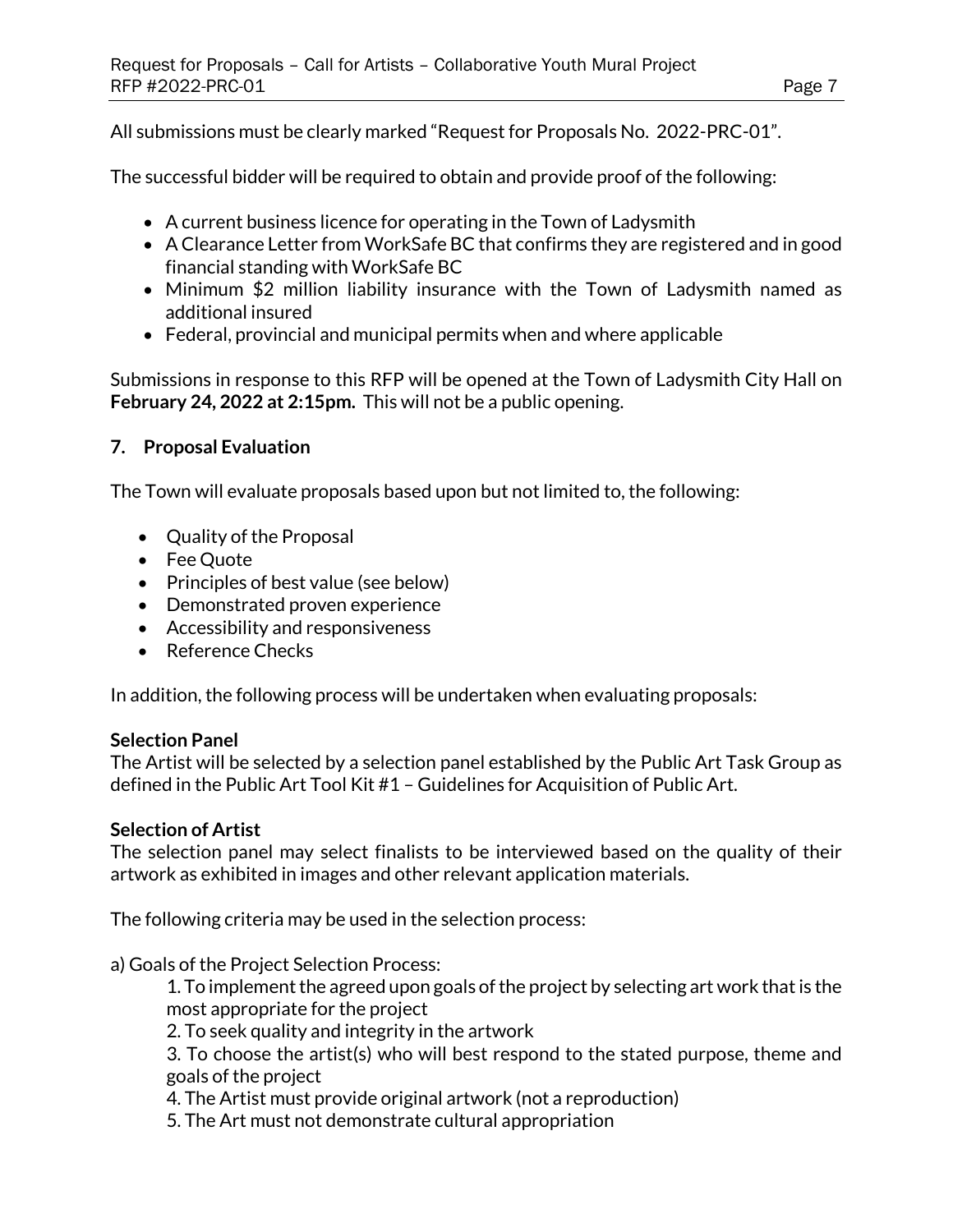b) Artist's experience and history, highlighting community practice working with youth:

o Curriculum Vitae

o Ability and track record to meet deadlines

o Experience and track record with budgeting and staying within budget

c) Artist's collaborative abilities:

o Ability to work as a member of a team

o Ability to communicate

o Flexibility

o Ability to, where appropriate, solicit community involvement in the project

o Demonstrates the ability to represent our community in a positive way.

d) Artist's understanding of the project:

o Perception of project and the project theme

o Awareness of community attitudes and concerns

o Familiarity with project design and parameters

o Ability to understand and accept the timeline

e) Artist's consideration of Technical Aspects

o Vandal resistance

o Ongoing maintenance needs of the piece

o Structural engineering of the site and piece for the site

o Operational requirements of the piece (i.e.) movement, sound, light etc.

o Safety considerations

o Accessibility

f) Other criteria specific to the project and site goals and themes

The Town reserves the right to accept or reject any or all proposals either whole or in part at any time, or waive formalities in, or accept a proposal either whole or in part which is deemed most favourable in the interest of the Town. The Town will be under no obligation to proceed further with any submitted proposal and, should it decide to abandon same, it may, at any time, invite further proposals for the supply of the described services or enter into any discussions or negotiations with any party for the provision of the services. No alterations, amendments or additional information will be accepted after the closing date and time unless invited by the Town.

The lowest or any submission in response to this Request for Proposal will not necessarily be accepted. The bids will be considered on their merits and it is not the intention of the Municipality to buy on price alone.